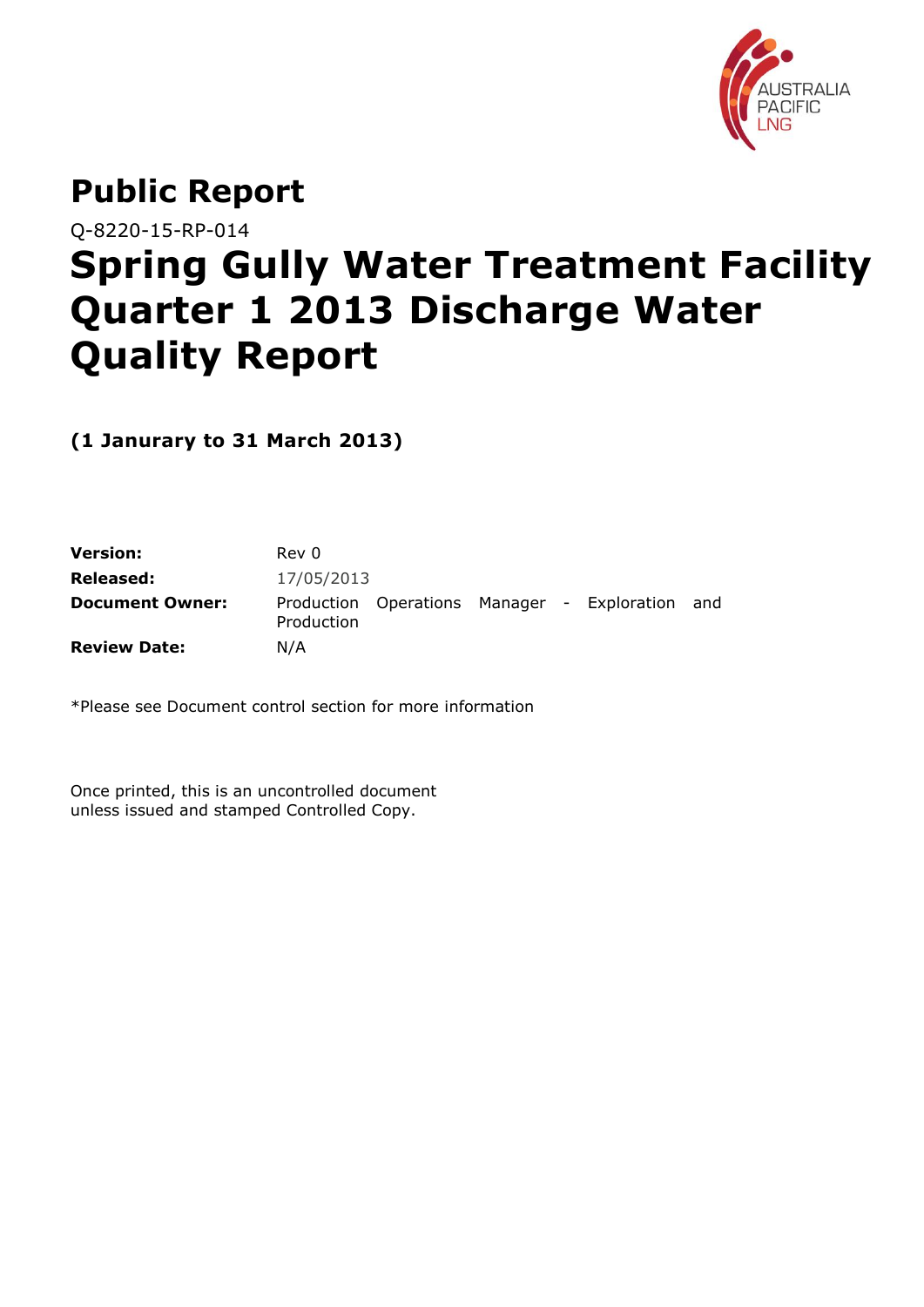

### **Contents**

|                         | 1. Summary                                                                           | 3  |  |
|-------------------------|--------------------------------------------------------------------------------------|----|--|
|                         | 2. Introduction                                                                      | 3  |  |
|                         | 3. Spring Gully Water Treatment Facility Scheme Description                          | 5  |  |
|                         | 3.1. Feed Pond                                                                       | 5  |  |
|                         | 3.2. Filtration                                                                      | 6  |  |
|                         | 3.3. Reverse Osmosis                                                                 | 6  |  |
|                         | 3.4. Treated CSG Water Conditioning                                                  | 6  |  |
|                         | 4. Approvals, Monitoring and Results                                                 | 6  |  |
|                         | 4.1. External Laboratory Monitoring                                                  | 7  |  |
|                         | 4.2. SGWTF Online Indicator Monitoring                                               | 8  |  |
|                         | Appendix 1: Summary of Weekly Treated CSG Water Quality Monitoring<br><b>Results</b> | 9  |  |
|                         | <b>Appendix 2 - Glossary</b>                                                         | 11 |  |
|                         | <b>Appendix 3 - ABBREVIATIONS &amp; ACRONYMS</b>                                     |    |  |
| <b>Document Control</b> | 13                                                                                   |    |  |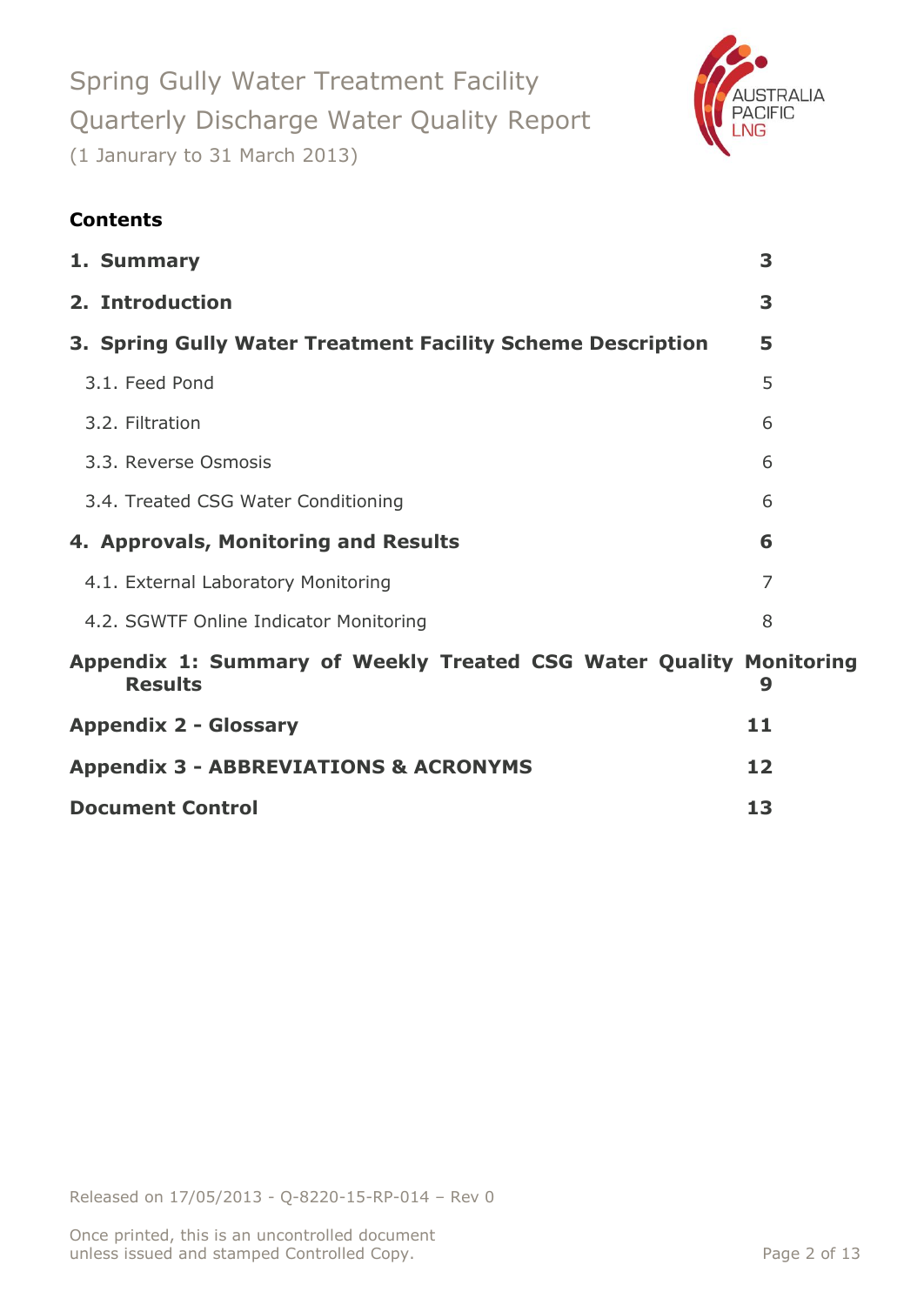

# <span id="page-2-0"></span>**1. Summary**

Australia Pacific LNG is a joint venture between Origin, ConocoPhillips and Sinopec, to deliver a coal seam gas (CSG) to liquefied natural gas (LNG) project which will deliver gas to domestic and overseas markets.

Australia Pacific LNG is the leading CSG producer in Queensland, supplying more than 40% of the State's domestic gas requirements.

The Spring Gully Water Treatment Facility (SGWTF) has been designed using the best available technology to treat water produced as part of the gas extraction process. CSG water is treated to a quality consistent with potable water. The high quality water is suitable for a variety of beneficial uses and is currently utilised to irrigate a 300 hectare pongamia plantation. During periods of high rainfall where irrigation is not required, surplus treated CSG water is discharged into Eurombah Creek, which flows into the Dawson River. To further reduce the requirement to discharge treated CSG water into Eurombah Creek, Australia Pacific LNG has approval to undertake a 12 month trial to reinject treated water into the Precipice sandstone. The reinjection trial commenced on 21 April 2012 and extended to 20 April 2013.

This report presents a summary of the water quality monitoring results obtained during the first quarter of 2013. During the quarter there has been *no exceedances in quality criteria*, demonstrating that the SGWTF consistently and reliably treats CSG water to a standard which is safe for discharge into a source of public drinking water. This Report has been produced in accordance with the Queensland Government's *Public Reporting Guideline for Recycled Water Schemes* (DERM, 2011) and the *Water Supply (Safety and Reliability) Act 2008* (the Act).

### <span id="page-2-1"></span>**2. Introduction**

CSG production relies on the removal of water from the coal seams allowing gas to be readily extracted. The removed water is referred to as CSG water.

CSG water is generally of low quality with very few applications for direct use. Due to the low quality and permeability of the coal seams, use of water from coal seams is generally restricted to a small number of agricultural and industrial operations. To maximise the potential future value of CSG water, Australia Pacific LNG has chosen to utilise an advanced desalination process to treat the water to a quality consistent with domestic potable water supplies.

The SGWTF is one of Australia Pacific LNG's major installations where CSG water is treated. The desalinisation process within the SGWTF utilises the best available technologies to a quality consistent with domestic potable supply.

Once treated, the CSG water is used onsite for Australia Pacific LNG's business activities, including a 300 hectare Pongamia irrigation plantation, reinjection trial and construction activities. This reduces Australia Pacific LNG's reliance on other water resources.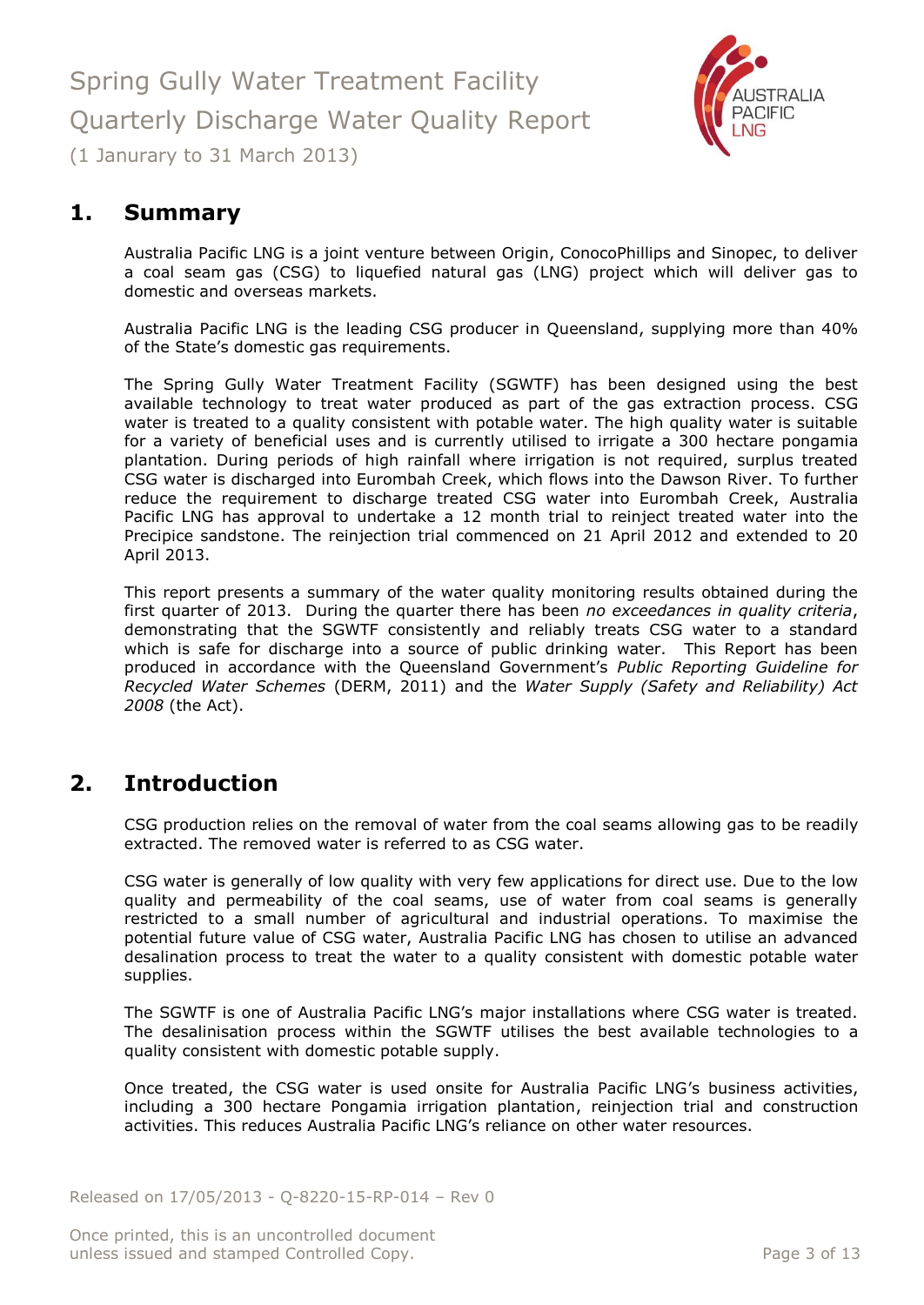

In the first quarter of 2013, approximately 75% of water was utilised for beneficial reuse. The remaining treated CSG water was discharged to augment the flows within Eurombah Creek, a tributary of the Dawson River.

The Dawson River is an essential resource to the local communities and landowners in the region. It is the principal drinking water supply for the Cracow, Theodore, Moura, Baralaba, and Duaringa townships located more than 200 kilometres downstream from the SGWTF. The river is also used for agricultural irrigation and to support local industries. Protection is therefore vital to ensure its long term sustainable use. Modelling has shown that the treated CSG water discharged from SGWTF, on average, makes up less than 1% of the total flow at the closest drinking water supply (i.e. at the Gyranda Weir).



#### **Figure 1 - SGWTF Discharge Location**

To ensure the safety and reliability of the treated CSG water entering potential sources of drinking water, Australia Pacific LNG undertakes a comprehensive monitoring program of water quality sampling, testing and reporting. This report summarises the results of that monitoring conducted during the first quarter (i.e. from 1 Janurary to 31 March) of 2013.

In providing this information, Australia Pacific LNG honours its commitment to providing transparency and ensuring the community, landowners and other key stakeholders have confidence that the treated CSG water can safely be discharged into Eurombah Creek.

Released on 17/05/2013 - Q-8220-15-RP-014 – Rev 0

Once printed, this is an uncontrolled document unless issued and stamped Controlled Copy. The extended of 13 and 200 minutes is a page 4 of 13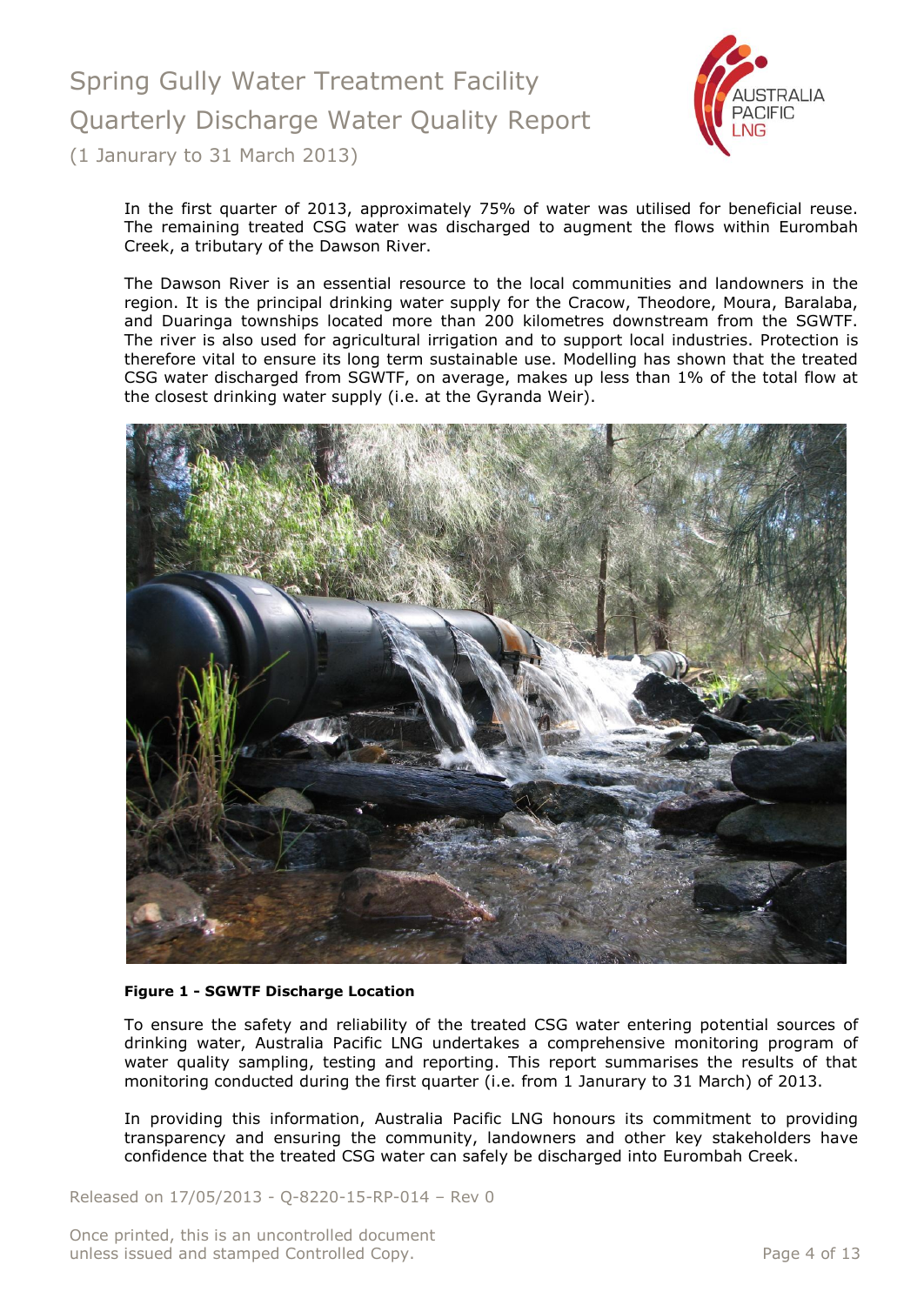

All the reporting is publicly available and can be viewed and downloaded from the Australia Pacific LNG website at [www.aplng.com.au.](http://www.aplng.com.au/) Any enquiries relating to this report should be made to toll free number 1800 526 369.

Alternatively, general enquires can be made by email [\(contact@aplng.com.au\)](mailto:contact@aplng.com.au) or mail to Australia Pacific LNG Pty Limited, GPO Box 148, Brisbane, QLD, 4001.

# <span id="page-4-0"></span>**3. Spring Gully Water Treatment Facility Scheme Description**

The SGWTF uses a series of water screening, filtration and desalination processes to remove impurities from the CSG water to ensure its safety and reliability for supply into a drinking water source and beneficial uses. The key treatment processes include:

- Feed pond;
- Filtration;
- Reverse osmosis; and
- Treated CSG water conditioning.



#### **Figure 2 – SGWTF Process Schematic**

#### <span id="page-4-1"></span>**3.1. Feed Pond**

Untreated CSG water gathered from the gas field is temporarily stored in a feed pond prior to its treatment by the SGWTF. The feed pond holds the untreated CSG water for approximately one to two weeks. This allows the settlement of coarse suspended sediments and provides an opportunity for the untreated CSG water to aerate and oxygenate.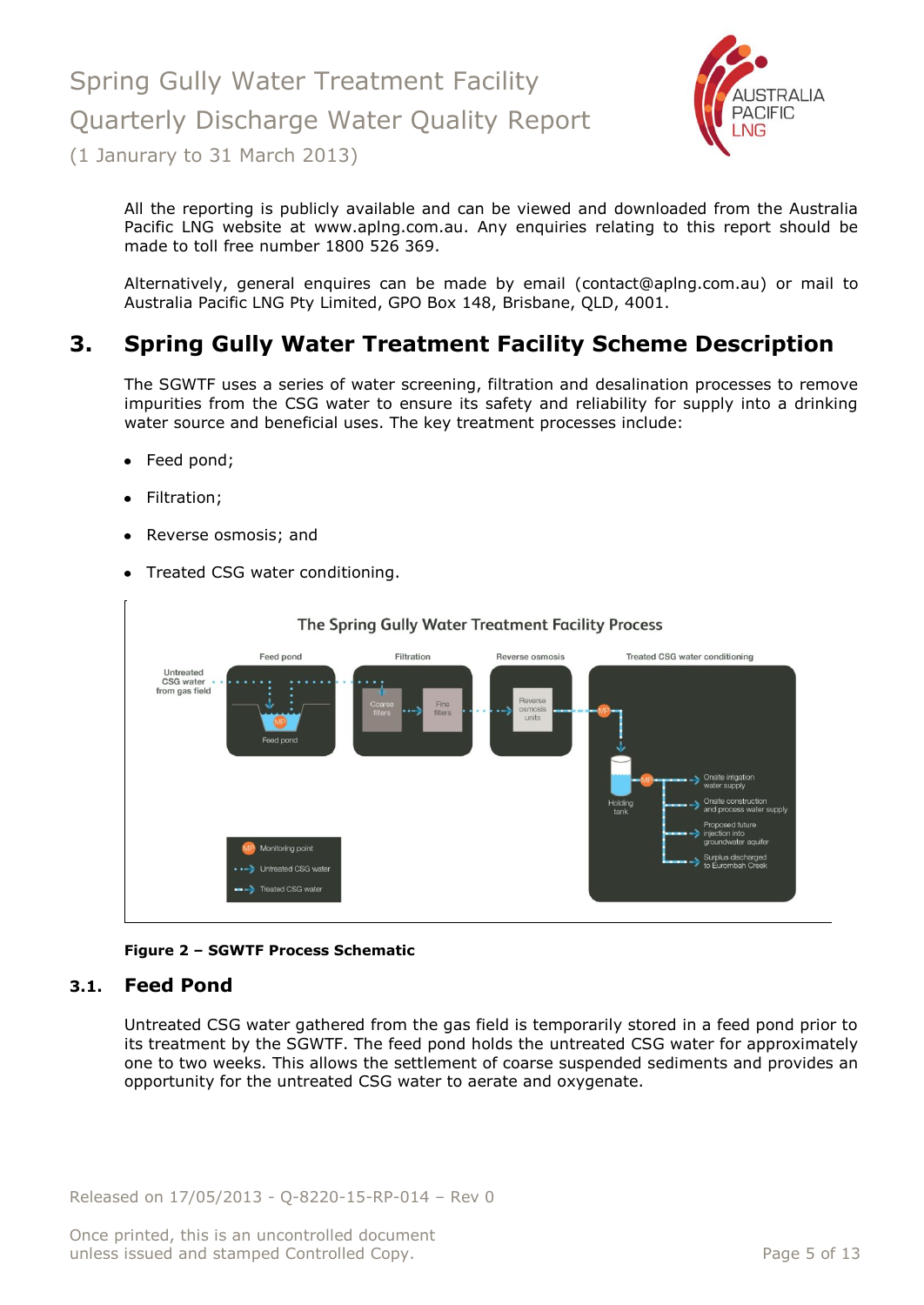

#### <span id="page-5-0"></span>**3.2. Filtration**

The untreated CSG water is then passed through a coarse filter and then a fine filter to remove any particles or suspended sediments that have not settled within the feed pond. A disinfectant commonly used in domestic water treatment facilities is also added after the filtration process to protect the treatment system and membranes used in the following reverse osmosis process.

#### <span id="page-5-1"></span>**3.3. Reverse Osmosis**

Reverse osmosis involves passing the untreated CSG water through fine membranes at high pressure. This removes most of the dissolved salts and other trace elements. At this point the water is either transferred to beneficial reuse applications on site or discharged.

#### <span id="page-5-2"></span>**3.4. Treated CSG Water Conditioning**

The pH and conductivity of the treated CSG water is continuously monitored to ensure it is safe to use or discharge. When the treated CSG water is discharged to Eurombah Creek, calcium is added. This conditioning is undertaken to ensure a minimum level of this element is present in Eurombah Creek to protect the environment.

### <span id="page-5-3"></span>**4. Approvals, Monitoring and Results**

In order to discharge to Eurombah Creek, Australia Pacific LNG gained approval from the former Queensland Government's Department of Environment and Heritage Protection (EHP), formerly known as the Department of Environment and Resource Management (DERM). The approval was granted under two separate pieces of Queensland legislation - the *Environmental Protection Act 1994* and the *Water Supply (Safety and Reliability) Act 2008*.

Regular and comprehensive water quality monitoring is required by the *Water Supply (Safety and Reliability) Act 2008* to guarantee the ongoing effectiveness of the SGWTF in treating CSG water.

This monitoring includes:

- quarterly external, independent testing of the treated CSG water quality; and
- continuous live monitoring throughout various stages of the SGWTF process to ensure operational performance against the plant's design specifications.

On 31 July 2012, Australia Pacific LNG received an amended exclusion decision under the *Water Supply (Safety and Reliability) Act 2008* for the discharge of treated CSG water to Eurombah Creek. This exclusion decision recognises that Australia Pacific LNG is not likely to have a material impact on any downstream drinking water supplies.

The content of this quarterly report reflects the reporting requirements outlined within this amended exclusion decision, and the reporting frequency aligns with that outlined in section 274 of the Act.

EHP also approved the use of treated CSG water from the SGWTF for the aquifer injection project trial. The aquifer injection project trial was conducted between the dates of 21 April 2012 and 20 April 2013.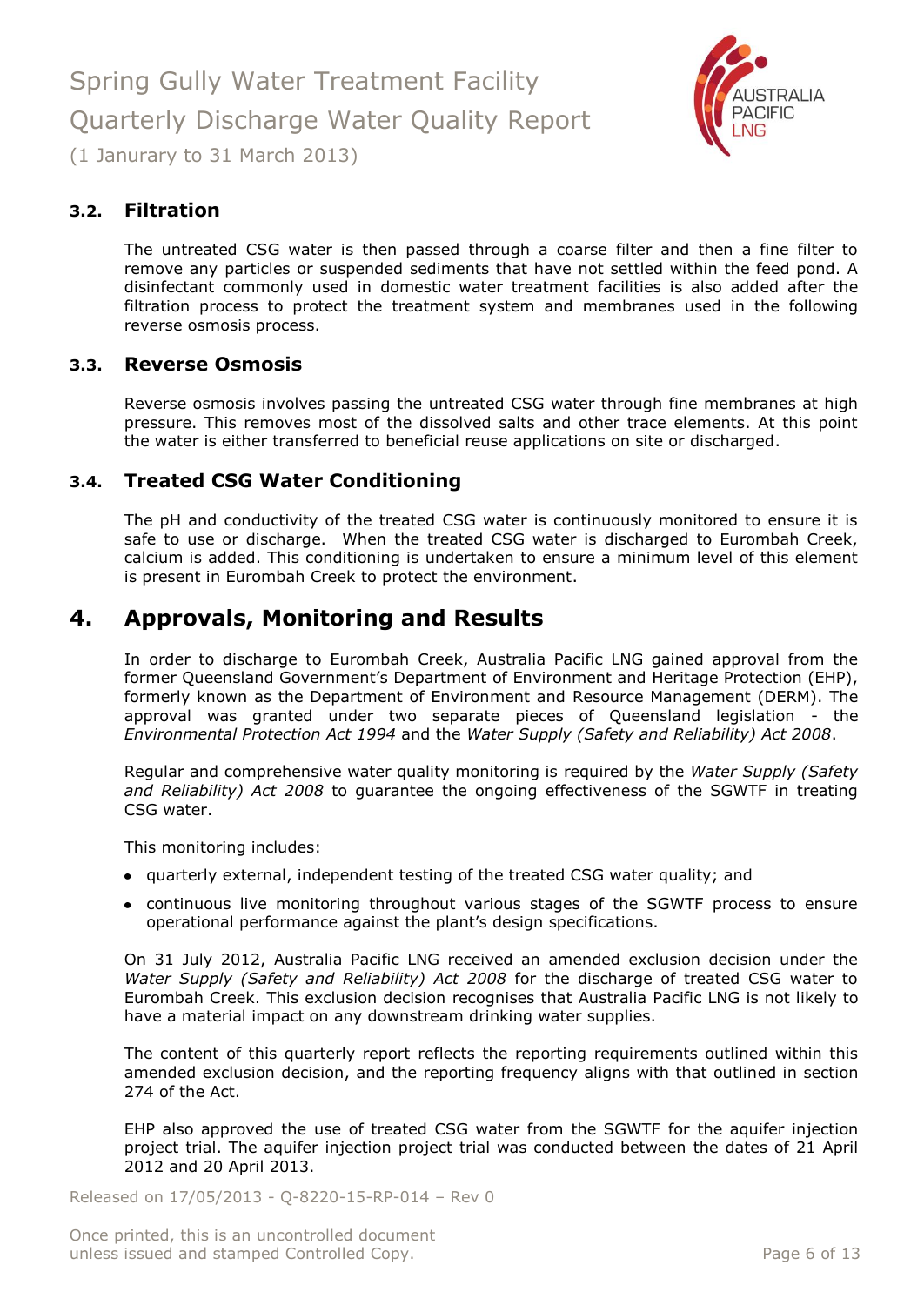

### <span id="page-6-0"></span>**4.1. External Laboratory Monitoring**

The treated CSG water is sampled on a quarterly basis and sent to independent laboratories for testing. The sampling takes place at the exit from the desalination process immediately prior to discharge.

The samples are tested for a comprehensive range of parameters. A summary of the full water quality monitoring results for the SGWTF is shown in Appendix 1 at the end of this report.

This water quality monitoring is undertaken using an industry-wide protocol developed by Standards Australia and the EHP. Following these standards ensures the water samples are correctly obtained, stored and transported to allow accurate and representative testing in the laboratory.

The water is tested at a variety of laboratories that are independent of Australia Pacific LNG's operations. Each laboratory is accredited by the National Association of Testing Authorities (NATA) for each parameter monitored for in this program.

*"NATA is the authority that provides independent assurance of technical competence through a proven network of best practice industry experts for customers who require confidence in the delivery of their products and services"* – NATA website.

The monitoring of treated CSG water from the SGWTF is summarised in Table 1. The results of the monitoring show that all parameters were below the water quality limits for the reporting period. This confirms the SGWTF processes are both safe and reliable at treating CSG water prior to its discharge into a source of drinking water. A complete summary of the monitoring data is provided in Appendix 1 of this report.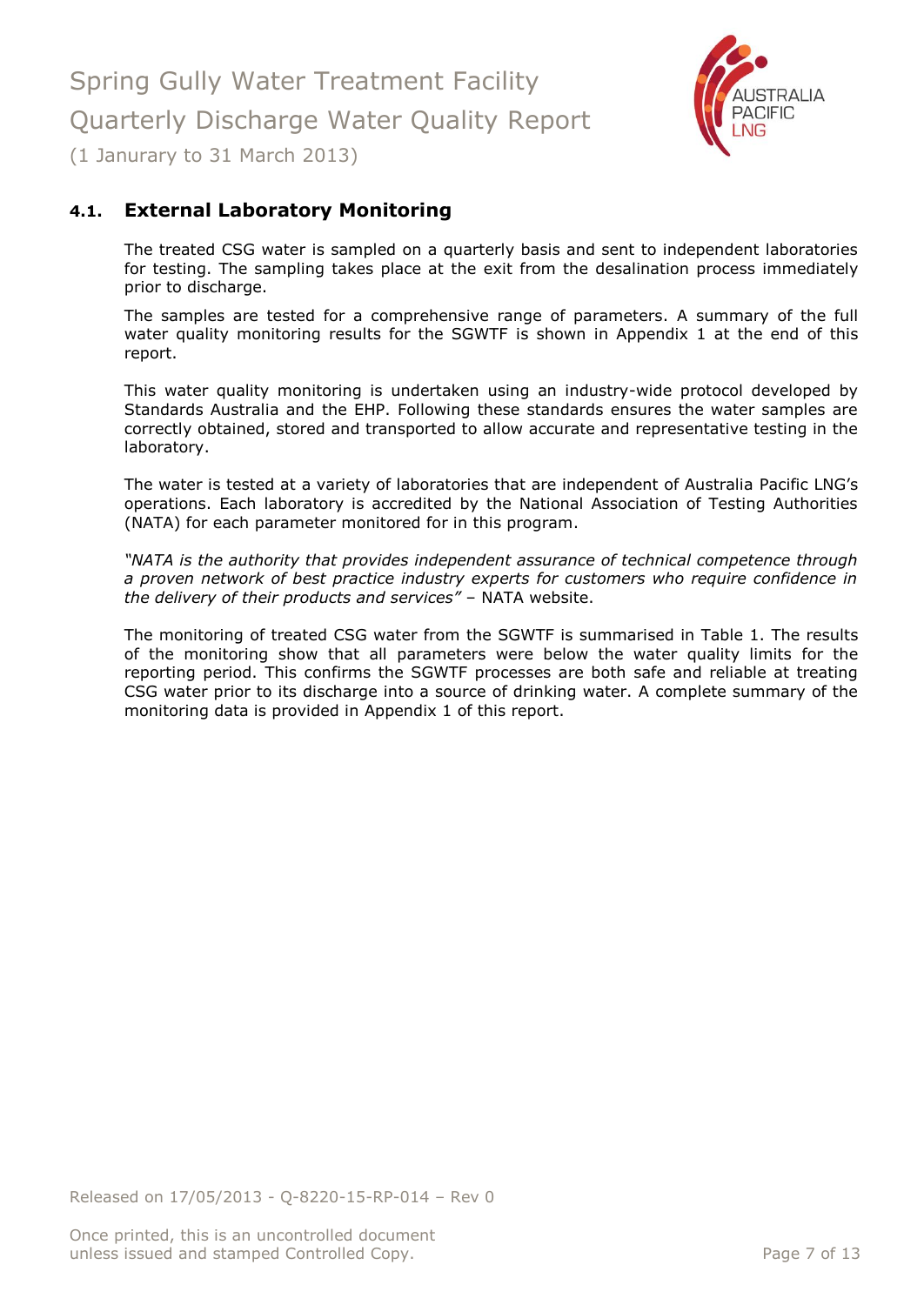

| <b>Parameter</b>                              |                                        | <b>Compliance</b><br>with Water<br><b>Quality Limit</b> | Water<br><b>Quality Limit</b> | Unit      | <b>Concentration of</b><br><b>Treated CSG Water</b><br>(prior to discharge) |
|-----------------------------------------------|----------------------------------------|---------------------------------------------------------|-------------------------------|-----------|-----------------------------------------------------------------------------|
| <b>BTEX</b>                                   | All Tested Parameters                  | 100%                                                    | Various                       | $\mu$ g/L | <b>ND</b>                                                                   |
| Endocrine-<br><b>Disrupting</b>               | <b>Bisphenol A</b>                     |                                                         | 200                           | $\mu$ g/L | <b>ND</b>                                                                   |
| <b>Chemicals and</b><br><b>Hormones</b>       | Nonylphenol                            | 100%                                                    | 500                           | $\mu$ g/L | <b>ND</b>                                                                   |
|                                               | <b>Bromide</b>                         |                                                         | 7000                          | $\mu$ g/L | 215                                                                         |
| <b>Inorganic</b><br><b>Compounds</b>          | Fluoride                               | 100%                                                    | 1500                          | $\mu$ g/L | 200                                                                         |
|                                               | Iodide                                 |                                                         | 500                           | $\mu$ g/L | 54                                                                          |
|                                               | Barium                                 |                                                         | 700                           | $\mu$ g/L | 20.1                                                                        |
| <b>Metals</b>                                 | Boron                                  | 100%                                                    | 4000                          | $\mu$ g/L | 620                                                                         |
|                                               | Lead                                   |                                                         | 10                            | $\mu$ g/L | 0.1                                                                         |
|                                               | Strontium                              |                                                         | 4000                          | $\mu$ g/L | 30.4                                                                        |
| <b>Poly Aromatic</b><br><b>Hydrocarbons</b>   | PAH (as B(a)P TEF)                     | 100%                                                    | 0.01                          | $\mu$ g/L | <b>ND</b>                                                                   |
| Radiological<br><b>Products</b>               | All Tested Parameters                  | 100%                                                    | 0.5                           | Bq/L      | <b>ND</b>                                                                   |
| <b>Total Petroleum</b><br><b>Hydrocarbons</b> | <b>Total Petroleum</b><br>Hydrocarbons | 100%                                                    | 200                           | $\mu$ g/L | <b>ND</b>                                                                   |

#### **Table 1 - Summary of the Characterisation Testing - Showing Detected Maximum Monitoring Results for Treated CSG Water during the first Quarter of 2013**

### <span id="page-7-0"></span>**4.2. SGWTF Online Indicator Monitoring**

Water quality indicators such as pH, turbidity and conductivity are monitored by an online monitoring system to provide a real time overview of the performance and integrity of the treatment process within the facility.

Should any of these indicators vary from their expected ranges, the onsite use and discharge of water to Eurombah creek is suspended immediately. No discharge occurs until further investigation, and monitoring and corrections are made to ensure the final water quality is safe. This process ensures the quality of water from the SGWTF is maintained at the highest level possible.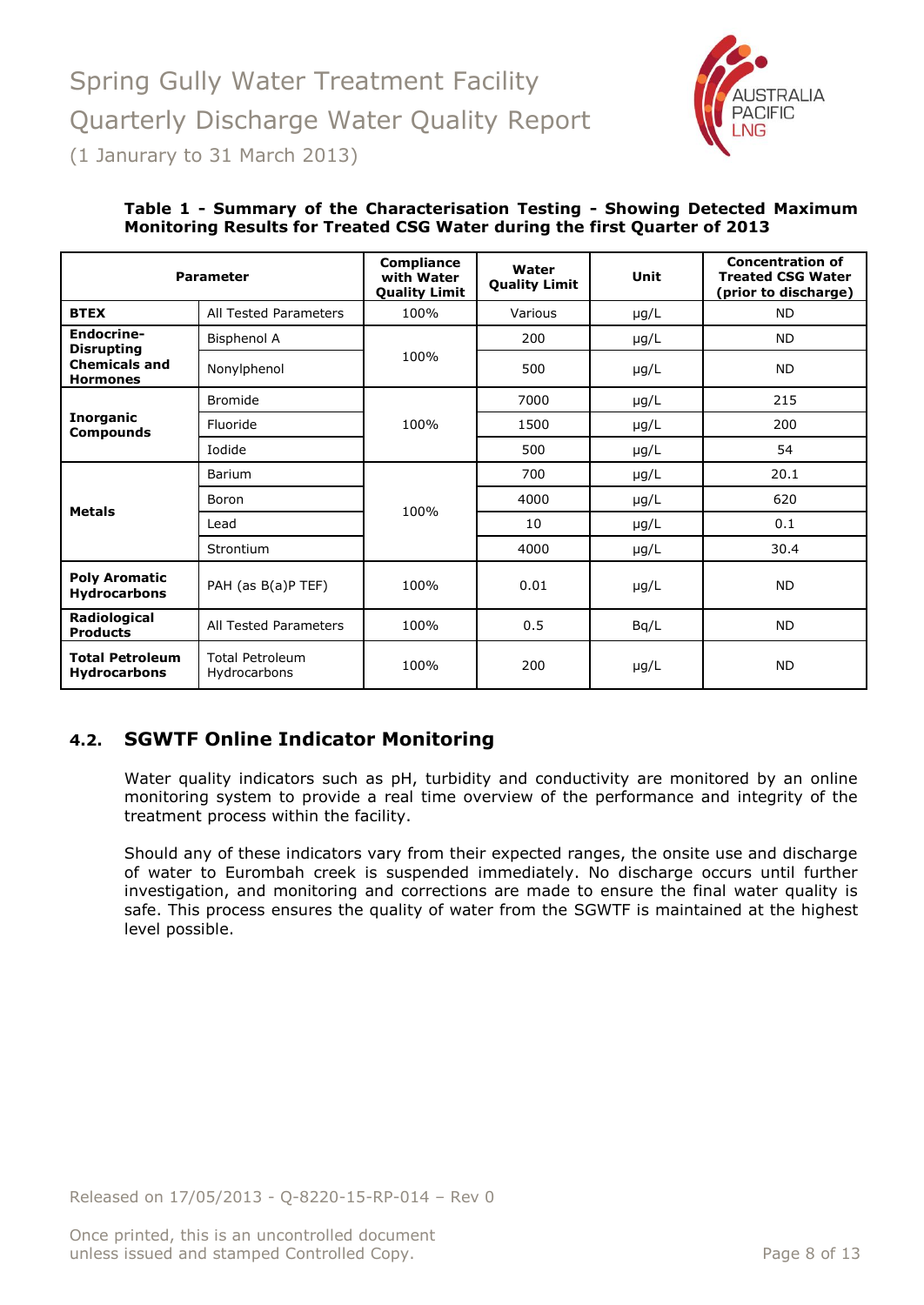

# <span id="page-8-0"></span>**Appendix 1: Summary of Weekly Treated CSG Water Quality Monitoring Results**

The following section presents a summary of the quarterly monitoring undertaken on the treated CSG water discharged to Eurombah Creek. The monitoring results have been summarised to show the following:

**Parameter** – This lists the public health water quality parameters tested at the point of discharge. An explanation of the parameters is provided in the Glossary.

**Water Quality Limit** – This shows the limits set by EHP.

**Unit** - This shows the corresponding parameter unit of measurement. It is presented in micro-grams (µg) per litre (L) unless otherwise stated. This unit can also be represented as 'parts per billion' (ppb). Exceptions to this are listed in the reporting tables.

**Maximum Detected Concentration Treated CSG Water** – Shows the maximum concentration recorded for samples taken immediately prior to discharge to Eurombah Creek.

**Sampling Results** – As SGWTF is under an exclusion decision, sampling for public health is only required once a quarter. This means that there was no missed sampling in the first quater of 2013 because if sampling could not conducted one week it is undertaken the following week.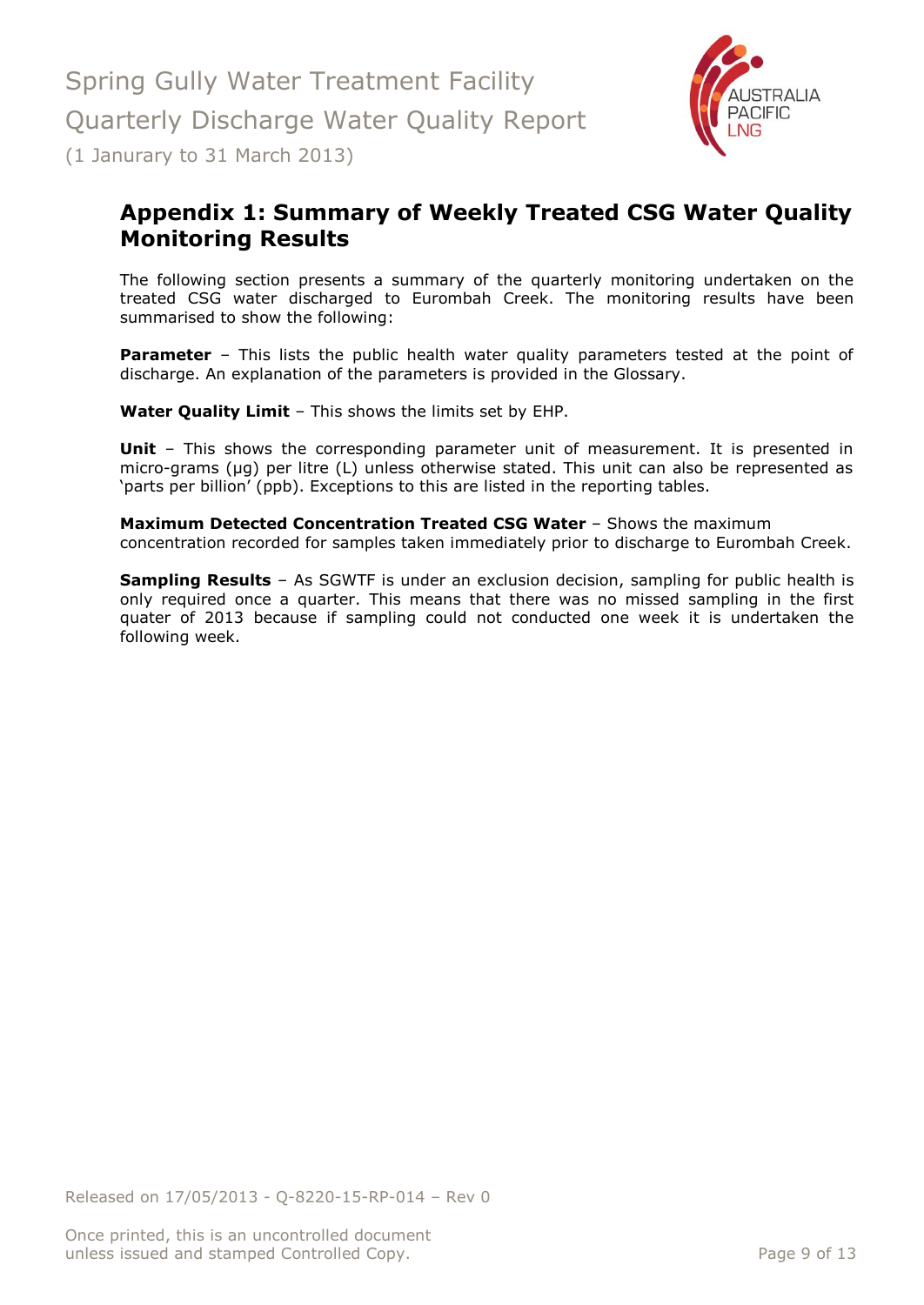

| <b>Parameter</b>                              |                                        | <b>Water Quality</b><br>Limit | Unit      | <b>Concentration of</b><br><b>Treated CSG Water</b><br>(prior to discharge) |  |
|-----------------------------------------------|----------------------------------------|-------------------------------|-----------|-----------------------------------------------------------------------------|--|
|                                               | Benzene                                | $\mathbf{1}$                  | $\mu$ g/L | <b>ND</b>                                                                   |  |
|                                               | Ethylbenzene                           | 300                           | $\mu$ g/L | <b>ND</b>                                                                   |  |
| <b>BTEX</b>                                   | Toluene                                | 800                           | $\mu$ g/L | <b>ND</b>                                                                   |  |
|                                               | Xylene Total                           | 600                           | $\mu$ g/L | <b>ND</b>                                                                   |  |
| <b>Endocrine-</b><br><b>Disrupting</b>        | <b>Bisphenol A</b>                     | 200                           | $\mu$ g/L | <b>ND</b>                                                                   |  |
| <b>Chemicals and</b><br><b>Hormones</b>       | Nonylphenol                            | 500                           | $\mu$ g/L | <b>ND</b>                                                                   |  |
|                                               | Bromide                                | 7000                          | $\mu$ g/L | 215                                                                         |  |
| <b>Inorganic</b>                              | Cyanide Total                          | 80<br>$\mu$ g/L               |           | <b>ND</b>                                                                   |  |
| <b>Compounds</b>                              | Fluoride                               | 1500                          | $\mu$ g/L | 200                                                                         |  |
|                                               | Iodide                                 | 500                           | $\mu$ g/L | 54                                                                          |  |
|                                               | Aluminium                              | 200                           | $\mu$ g/L | <b>ND</b>                                                                   |  |
|                                               | Antimony                               | 3                             | $\mu$ g/L | <b>ND</b>                                                                   |  |
|                                               | Arsenic                                | $\overline{7}$                | $\mu$ g/L | <b>ND</b>                                                                   |  |
|                                               | Barium                                 | 700<br>$\mu$ g/L              |           | 20.1                                                                        |  |
|                                               | Boron                                  | 4000                          | $\mu$ g/L | 620                                                                         |  |
|                                               | Cadmium                                | $\overline{2}$                | $\mu$ g/L | <b>ND</b>                                                                   |  |
|                                               | Chromium                               | 50                            | $\mu$ g/L | <b>ND</b>                                                                   |  |
|                                               | Copper                                 | 2000                          | $\mu$ g/L | <b>ND</b>                                                                   |  |
| <b>Metals</b>                                 | Lead                                   | 10                            | $\mu$ g/L | 0.1                                                                         |  |
|                                               | Manganese                              | 500                           | $\mu$ g/L | <b>ND</b>                                                                   |  |
|                                               | Mercury                                | $\mathbf{1}$                  | $\mu$ g/L | <b>ND</b>                                                                   |  |
|                                               | Molybdenum                             | 50                            | $\mu$ g/L | <b>ND</b>                                                                   |  |
|                                               | Nickel                                 | 20                            | $\mu$ g/L | <b>ND</b>                                                                   |  |
|                                               | Selenium                               | 10                            | $\mu$ g/L | <b>ND</b>                                                                   |  |
|                                               | Silver                                 | 100                           | $\mu$ g/L | <b>ND</b>                                                                   |  |
|                                               | Strontium                              | 4000                          | $\mu$ g/L | 30.4                                                                        |  |
|                                               | Vanadium                               | 50                            | $\mu$ g/L | <b>ND</b>                                                                   |  |
|                                               | Zinc                                   | 3000                          | $\mu$ g/L | <b>ND</b>                                                                   |  |
| <b>Poly Aromatic</b><br><b>Hydrocarbons</b>   | PAH (as B(a)P TEF)                     | 0.01                          | $\mu$ g/L | <b>ND</b>                                                                   |  |
| Radiological                                  | Alpha Emitters                         | 0.5                           | Bq/L      | <b>ND</b>                                                                   |  |
| <b>Products</b>                               | <b>Beta Emitters</b>                   | 0.5                           | Bq/L      | <b>ND</b>                                                                   |  |
| <b>Total Petroleum</b><br><b>Hydrocarbons</b> | <b>Total Petroleum</b><br>Hydrocarbons | 200                           | $\mu$ g/L | <b>ND</b>                                                                   |  |

#### **Table 2 – Complete Characterisation Testing - Showing Detected Maximum**

Released on 17/05/2013 - Q-8220-15-RP-014 – Rev 0

Once printed, this is an uncontrolled document unless issued and stamped Controlled Copy. The extended of 13 Page 10 of 13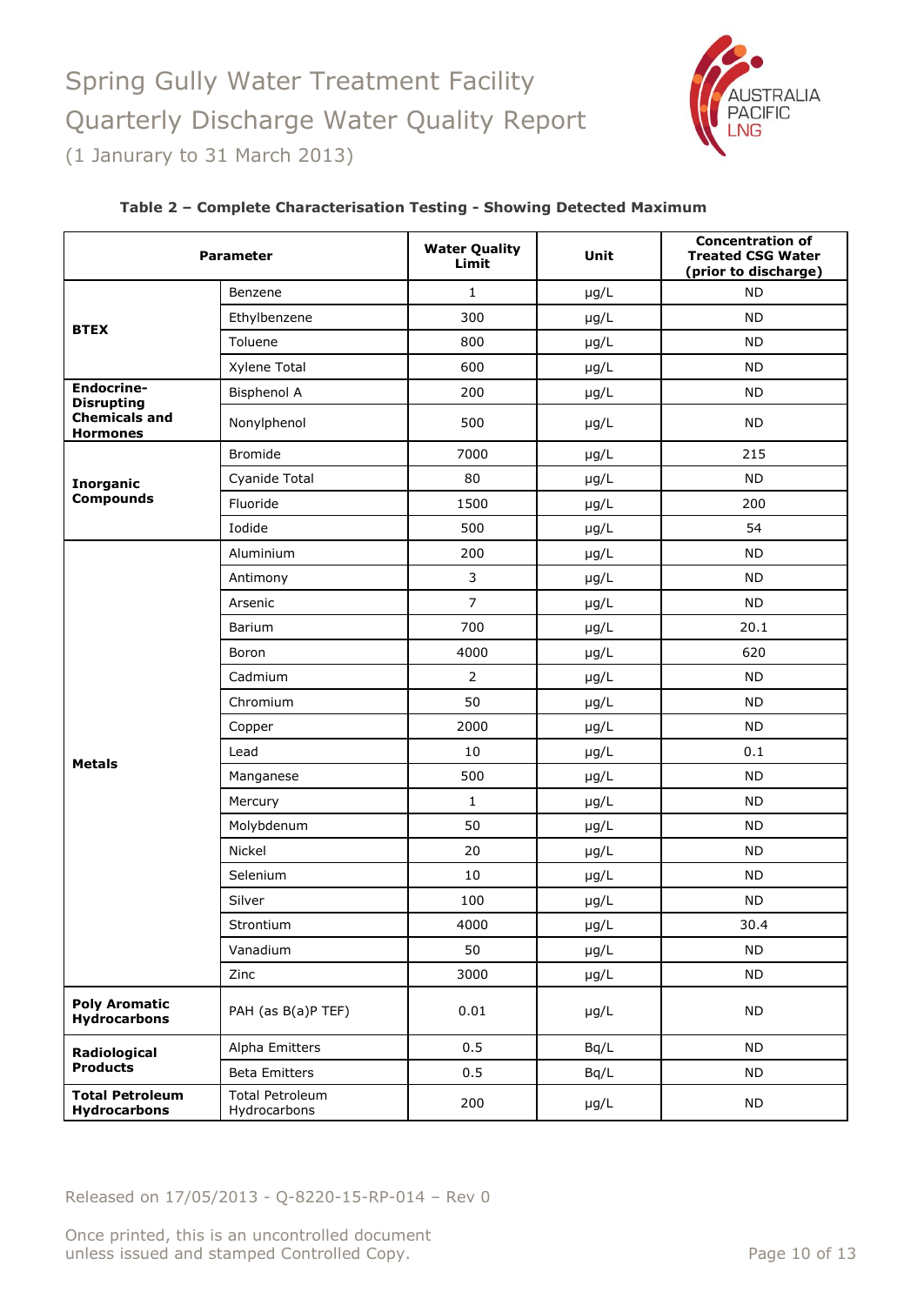

# <span id="page-10-0"></span>**Appendix 2 - Glossary**

The parameters required to be monitored by Australia Pacific LNG by the Office of the Water Supply Regulator are in many cases not found within treated CSG water or the water treatment industry. The monitoring undertaken by Australia Pacific LNG is designed to provide a conservative level of assurance to ensure the protection of public health. A brief definition of the sets of parameters contained within the reported information is provided below.

**BTEX** – BTEX is an acronym representing benzene, toluene, ethylbenzene, and xylenes. These are compounds that may be associated with oil and gas production. BTEX are generally not associated with CSG production, although may occur at trace levels.

**Chlorinated Hydrocarbons** – These are organic compounds that may be generated as a by-product of chlorination. They are considered commonplace in everyday life and can occur naturally, in some animals or as the by-product of fires.

**Disinfection By-products** - Disinfectants are routinely used in water treatment facilities to remove biological contaminants (predominantly algae and bacteria) that may decrease the efficiency and integrity of the water treatment process. Disinfectants may react with naturally-occurring matter to form by-products.

**Endocrine-Disrupting Chemicals (EDCs) and Hormones** – The two relevant compounds include Bisphenol A (BPA) and Nonylphenol. BPA is often associated with moulded plastic. Nonylphenol can be found in commercial detergents.

**Haloacetic acids** – These can be a by-product of drinking water chlorination or chloramination (that is the use of disinfectant). These are routine methods used for disinfection of drinking water to remove bacteria and other microbiological organisms.

**Inorganic Compounds** – These compounds are non-carbon based elements. In terms of drinking water chemistry they include compounds such as ammonia, bromide and fluoride.

**Metals** – These naturally occur in drinking water due to the water passing through metalenriched rock. Certain metals are essential for life. Also specific metal-based salts, namely calcium, is added to the treated CSG water prior to discharge to the Creek to ensure a minimum level is present to protect the environment.

**Nitrosomines** – These compounds are commonly associated with water treatment facilities that utilise choramines for disinfection and include N-Nitrosodiethylamine (NDEA) and N-Nitrosodimethylamine (NDMA).

**Poly Aromatic Hydrocarbons (PAH)** – PAH occur in oil, coal and tar products and may be associated with water extracted from coal seams at low levels. They are naturally occurring and do not readily dissolve in water.

**Total Petroleum Hydrocarbons (TPH)** – TPH is the term given to a mixture of hydrocarbons (compounds that contain hydrogen and carbon) that occur naturally and in oil, coal and tar products. TPH is associated with CSG water at low levels.

Released on 17/05/2013 - Q-8220-15-RP-014 – Rev 0

Once printed, this is an uncontrolled document unless issued and stamped Controlled Copy. The extended of 13 and 200 minutes is a page 11 of 13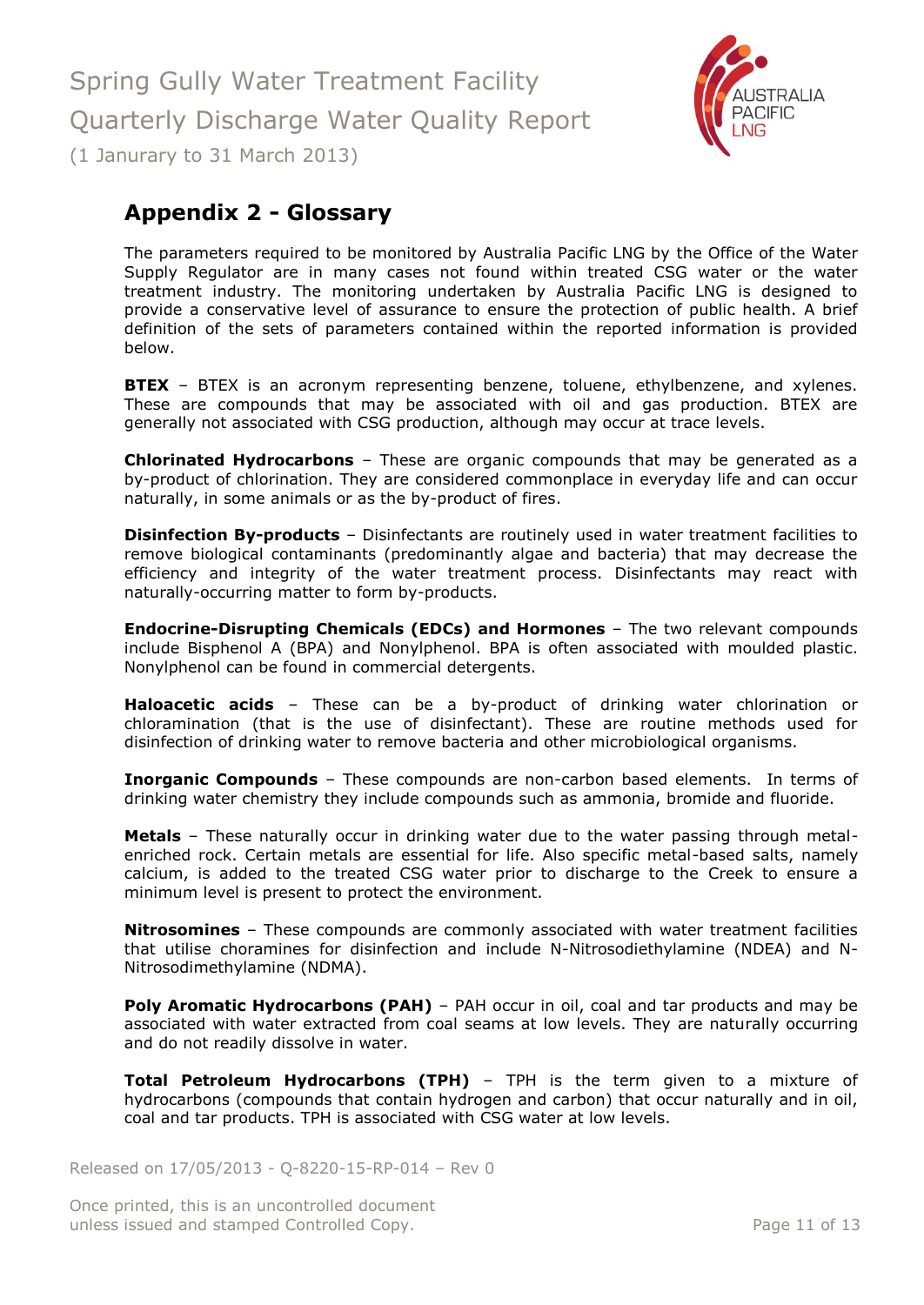

**Trihalomethanes** – These include the branch of chemical compounds that may be formed as a by-product of disinfecting drinking water with chorine or monochloramine.

**Radiological Products** – These occur naturally in drinking water at extremely low concentrations *via* contact with certain rocks such as granite.

# <span id="page-11-0"></span>**Appendix 3 - ABBREVIATIONS & ACRONYMS**

| <b>Term/Abbreviation/Acronym</b> | <b>Definition</b>                                                                                                                                   |
|----------------------------------|-----------------------------------------------------------------------------------------------------------------------------------------------------|
| μg                               | Micrograms $(1 \times 10^{-3} \text{ grams})$                                                                                                       |
| Australia Pacific LNG            | Australia Pacific LNG Pty Limited                                                                                                                   |
| <b>Bq</b>                        | Becquerel                                                                                                                                           |
| <b>CSG</b>                       | Coal seam gas                                                                                                                                       |
| DERM/EHP                         | Department of Environment and Heritage Protection<br>(DEHP), formerly known as the Department<br>of .<br><b>Environment and Resource Management</b> |
| L                                | Litre                                                                                                                                               |
| <b>LNG</b>                       | Liquefied natural gas                                                                                                                               |
| <b>NATA</b>                      | National Association of Testing Authorities                                                                                                         |
| <b>ND</b>                        | Not detected                                                                                                                                        |
| QLD                              | Queensland                                                                                                                                          |
| <b>SGWTF</b>                     | Spring Gully Water Treatment Facility                                                                                                               |
| the Act                          | Water Supply (Safety and Reliability) Act 2008                                                                                                      |

This Report has been produced in accordance with the Queensland Government's *Public Reporting Guideline for Recycled Water Schemes* (DERM, 2011) and the *Water Supply (Safety and Reliability) Act 2008* (the Act).

Australia Pacific LNG has received an 'exclusion decision' under the Act for both the discharge of treated CSG water to Eurombah Creek and the use of this water for reinjection trials. The content of future quarterly reports will reflect the reporting requirements of this exclusion decision.